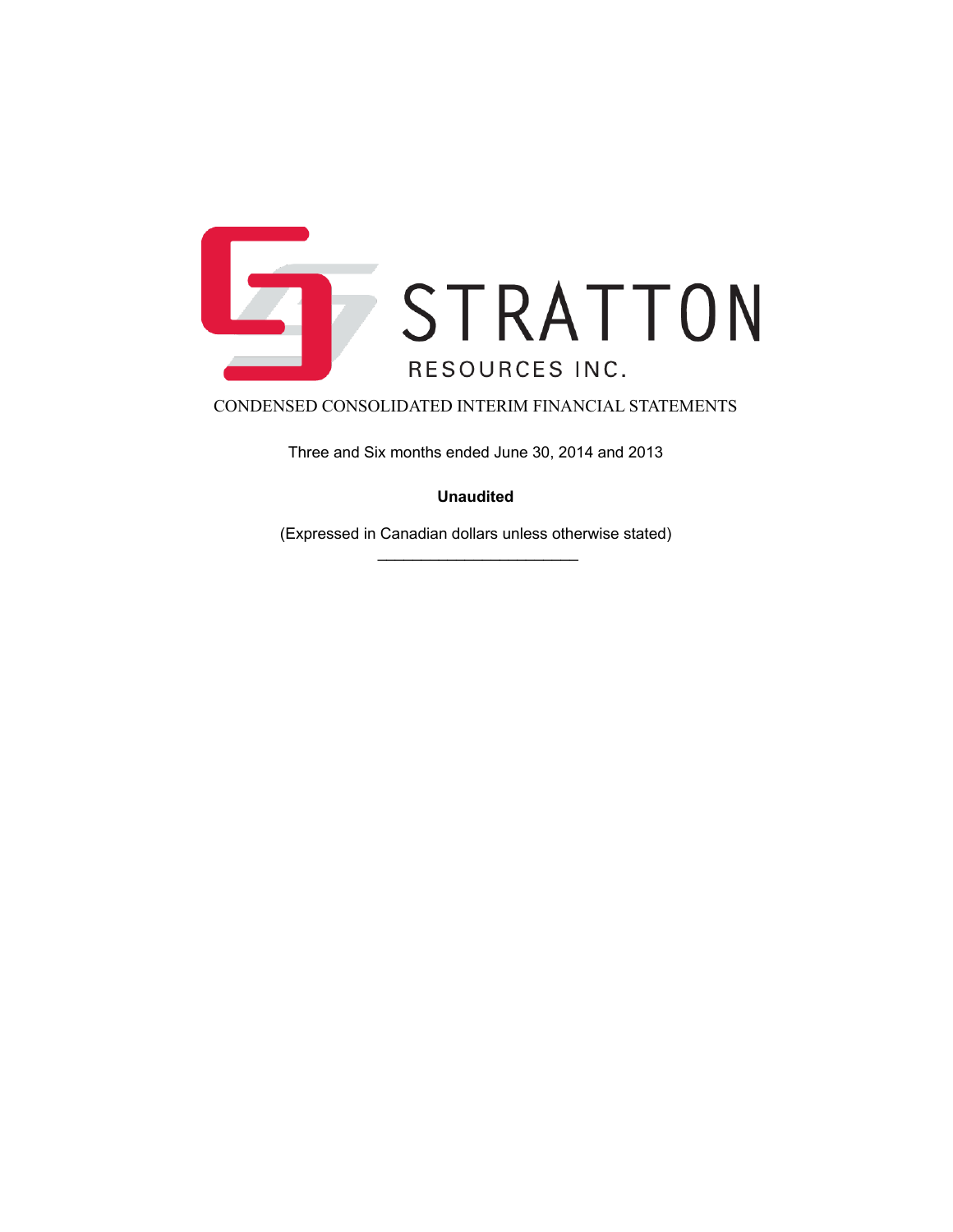## (the "Company")

## CONDENSED CONSOLIDATED INTERIM FINANCIAL STATEMENTS

Three and Six months ended June 30, 2014 and 2013

## NOTICE OF NO AUDITOR REVIEW

The accompanying unaudited condensed consolidated interim financial statements of the Company have been prepared by and are the responsibility of Company's management.

The Company's independent auditor has not performed a review of these condensed consolidated interim financial statements in accordance with the standards established by the Canadian Institute of Chartered Accountants for a review of interim financial statements by an entity's auditor.

August 29, 2014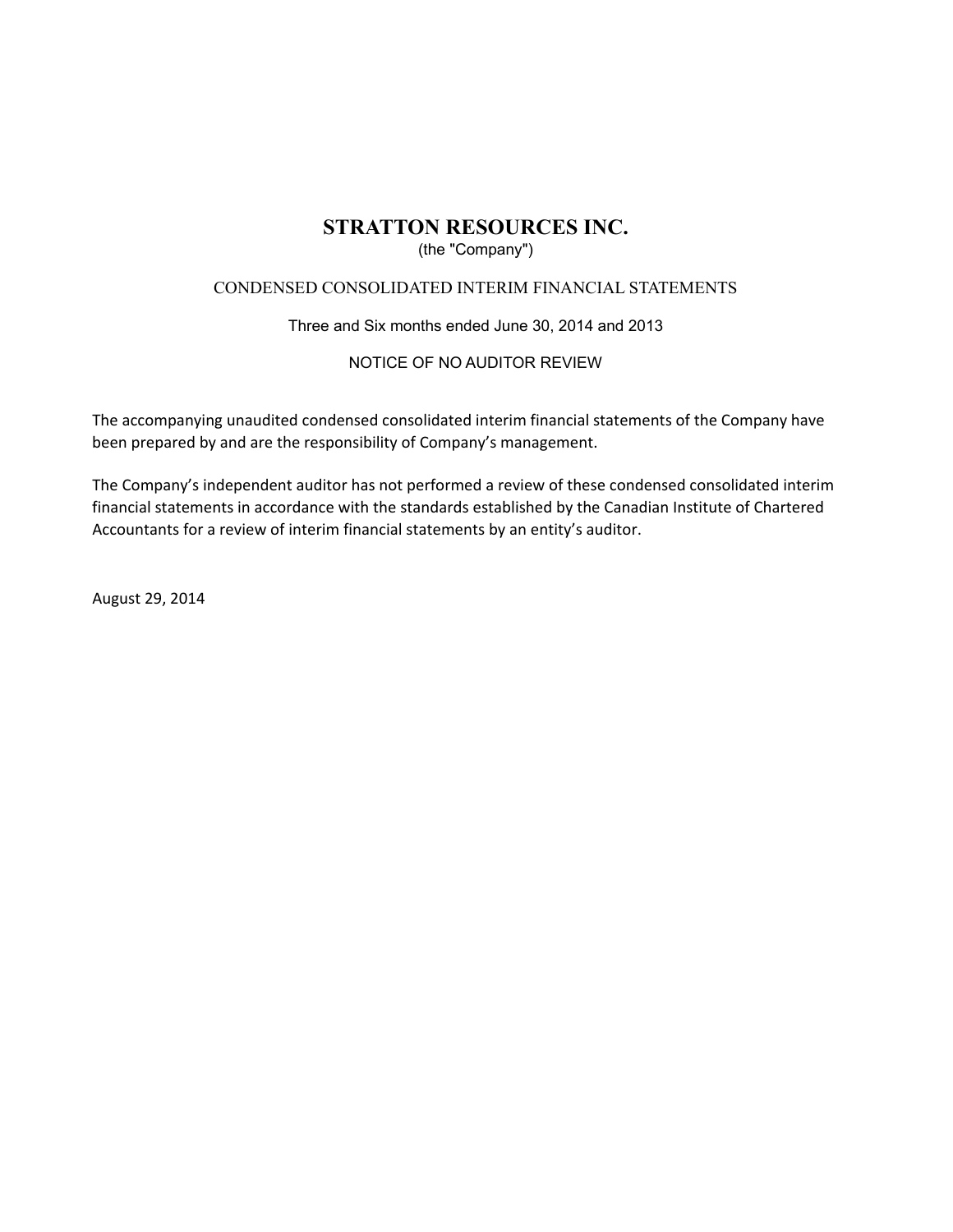## **Condensed Consolidated Interim Statements of Financial Position**

Unaudited - (Expressed in Canadian dollars)

|                                            | At June 30,                    | December 31, |
|--------------------------------------------|--------------------------------|--------------|
|                                            | 2014                           | 2013         |
| <b>Assets</b>                              |                                |              |
| <b>Current assets:</b>                     |                                |              |
| Cash                                       | \$<br>331,266<br>$\mathcal{S}$ | 297,266      |
| Amounts receivable (note 3)                | 20,725                         | 158,813      |
| Prepaid expenses and deposits              | 11,967                         | 13,139       |
| Reclamation bond (note 4)                  | 50,000                         | 50,000       |
|                                            | 413,958                        | 519,218      |
| <b>Non-current assets:</b>                 |                                |              |
| Exploration and evaluation assets (note 5) | 318,310                        | 317,310      |
| <b>Total assets</b>                        | \$<br>732,268<br><sup>\$</sup> | 836,528      |
| <b>Liabilities and Equity</b>              |                                |              |
| <b>Liabilities</b>                         |                                |              |
| <b>Current liabilities:</b>                |                                |              |
| Accounts payable and accrued liabilities   | \$<br>20,563<br>\$             | 43,338       |
| Asset retirement obligation (note 6)       | 5,000                          | 5,000        |
| Note payable (note 9)                      | 609,388                        | 609,388      |
|                                            | 634,951                        | 657,726      |
| <b>Equity</b>                              |                                |              |
| Share capital (note 7)                     | 29,086,748                     | 29,086,748   |
| Equity reserves (note 8)                   | 5,039,680                      | 5,039,680    |
| Deficit                                    | (34,029,111)                   | (33,947,626) |
|                                            | 97,317                         | 178,802      |
| <b>Total liabilities and equity</b>        | \$<br>732,268<br>\$            | 836,528      |
| Going concern (note 2(e))                  |                                |              |

Approved on behalf of the Board of Directors:

"Shawn Wallace" "Steve Cook"

Director Director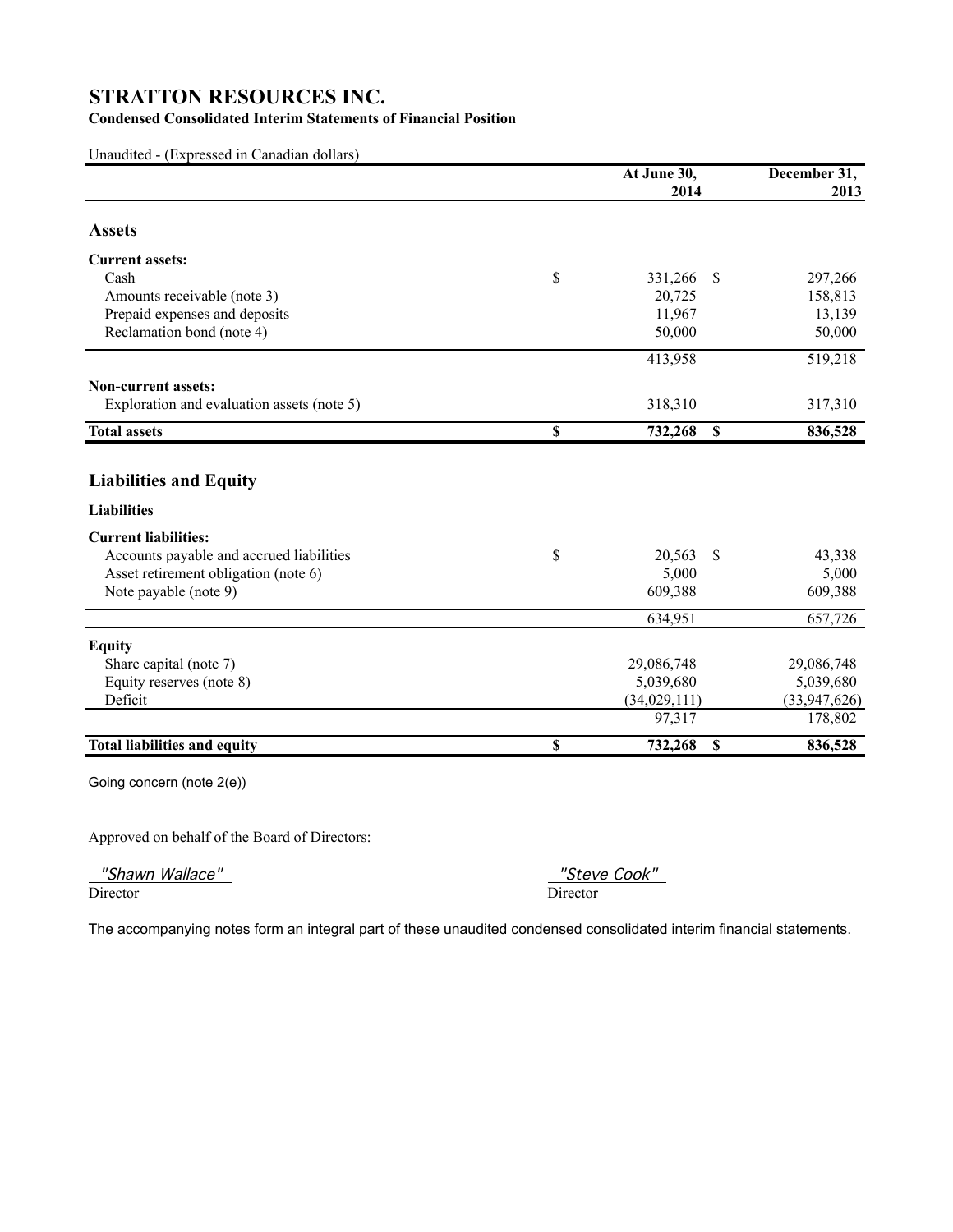### **Condensed Consolidated Interim Statements of Loss and Comprehensive Loss**

Unaudited - (Expressed in Canadian dollars)

|                                                        |    | Three months ended June 30, |  |              | Six months ended June 30, |            |  |            |
|--------------------------------------------------------|----|-----------------------------|--|--------------|---------------------------|------------|--|------------|
|                                                        |    | 2014                        |  | 2013         |                           | 2014       |  | 2013       |
| <b>Administration expenses:</b>                        |    |                             |  |              |                           |            |  |            |
| Consulting fees, directors' fees, wages and benefits   | \$ | $11,545$ \$                 |  | $(2,764)$ \$ |                           | 22,718 \$  |  | 36,153     |
| Legal and professional fees                            |    | 11,872                      |  | 10,268       |                           | 16,254     |  | 15,891     |
| Regulatory, transfer agent and shareholder information |    | 13,427                      |  | 10,518       |                           | 16.630     |  | 14,729     |
| Office and administration                              |    | 10,107                      |  | 9,771        |                           | 18,808     |  | 19,562     |
| Share-based compensation (note $8$ (a))                |    |                             |  | 3,464        |                           |            |  | 10,306     |
| Travel, promotion and investor relations               |    | 2,848                       |  | 3,427        |                           | 6,283      |  | 4,099      |
| Bank charges                                           |    | 348                         |  | 588          |                           | 552        |  | 903        |
|                                                        |    | 50,147                      |  | 35,272       |                           | 81,245     |  | 101,643    |
| Other (income) expenses:                               |    |                             |  |              |                           |            |  |            |
| Interest and other income                              |    |                             |  | (7,627)      |                           | (1, 132)   |  | (8, 572)   |
| Non-capital project expenditures                       |    |                             |  | 29,004       |                           |            |  | 40,088     |
| Foreign exchange (loss gain)                           |    | 1,838                       |  | (464)        |                           | 1,372      |  | (592)      |
|                                                        |    | 1,838                       |  | 20,913       |                           | 240        |  | 30,924     |
| Net loss for the year before income taxes              |    | 51,985                      |  | 56,185       |                           | 81,485     |  | 132,567    |
| Deferred income tax recovery                           |    |                             |  | (1,377)      |                           |            |  | (1,377)    |
| Net loss and comprehensive loss for the period         | \$ | 51,985 \$                   |  | 54,808 \$    |                           | 81,485 \$  |  | 131,190    |
| Basic and diluted loss per share                       | S  | 0.00 S                      |  | 0.00 S       |                           | 0.00 S     |  | 0.00       |
|                                                        |    |                             |  |              |                           |            |  |            |
| Weighted average number of common shares outstanding   |    | 36,724,164                  |  | 36,724,167   |                           | 36,724,164 |  | 36,723,331 |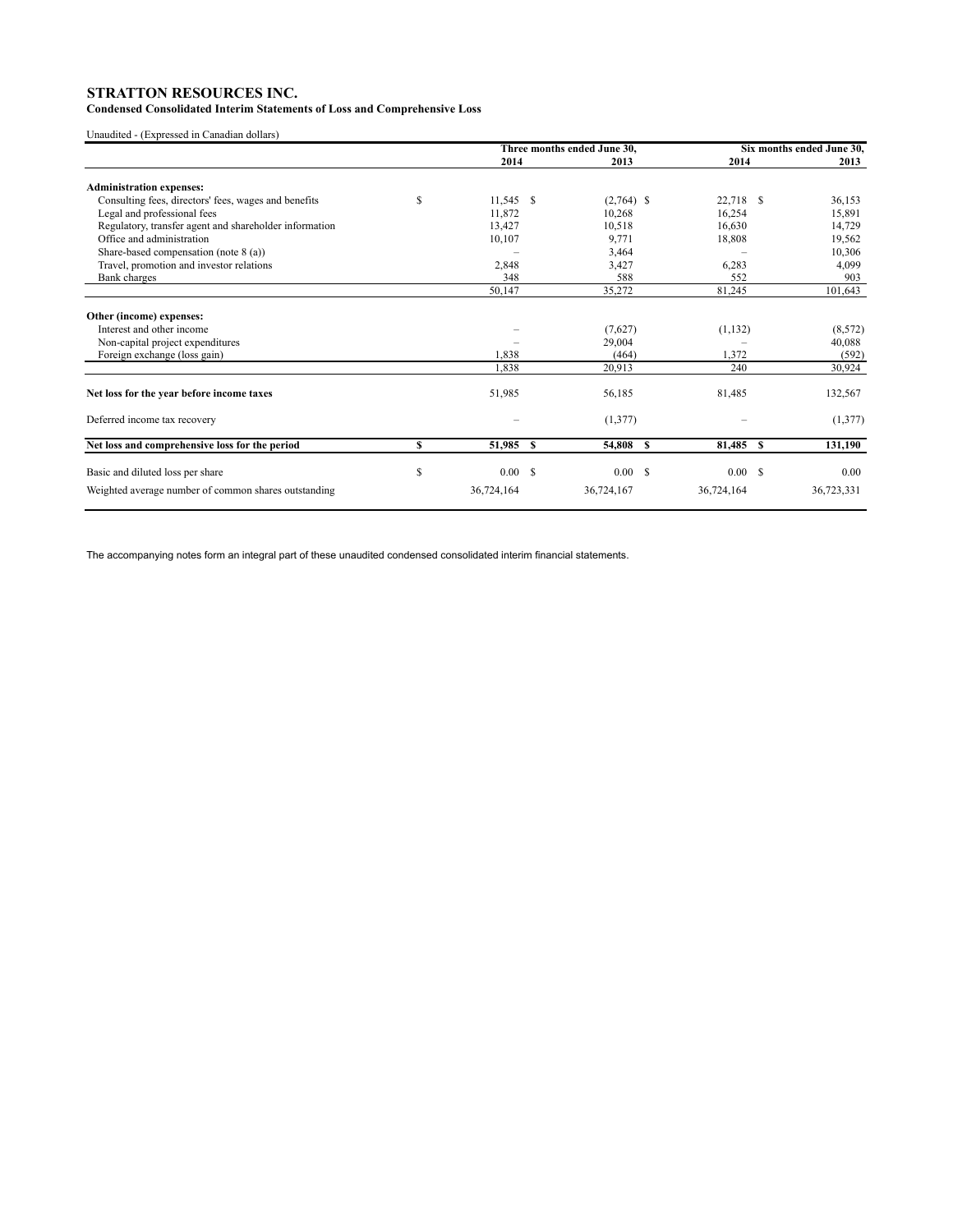**Condensed Consolidated Interim Statements of Changes in Equity**

Unaudited - (Expressed in Canadian dollars)

|                                                                                       | Number of  | Share capital            | <b>Equity reserves</b> |           |   |                    |               | Deficit | Total                          |                      |
|---------------------------------------------------------------------------------------|------------|--------------------------|------------------------|-----------|---|--------------------|---------------|---------|--------------------------------|----------------------|
|                                                                                       | shares     |                          |                        |           |   | <b>Share-based</b> | <b>Shares</b> |         |                                |                      |
|                                                                                       |            |                          |                        | Warrants  |   | payments           | issuable      |         |                                |                      |
| <b>Balance at December 31, 2012</b>                                                   | 36,699,164 | 29,082,748               |                        | 1,696,913 |   | 3,254,216          | 68,250        |         | $(33,693,845)$ S               | 408,282              |
| Shares issued (note 7 (b))                                                            | 25,000     | 4,000                    |                        |           |   |                    | (4,000)       |         |                                |                      |
| Share-based compensation (note 8 (b))                                                 |            | $\overline{\phantom{0}}$ |                        |           |   | 11,796             | -             |         |                                | 11.796               |
| Net loss and comprehensive loss for the period                                        | –          | $\qquad \qquad$          |                        |           |   |                    | -             |         | (131, 190)                     | (131, 190)           |
| <b>Balance at June 30, 2013</b>                                                       | 36,724,164 | 29,086,748               |                        | 1.696.913 |   | 3,266,012          | 64,250        |         | $(33,825,035)$ S               | 288,888              |
| <b>Balance at December 31, 2013</b><br>Net loss and comprehensive loss for the period | 36,724,164 | 29,086,748               |                        | 1.696.913 | S | 3.278.517          | 64.250        | S.      | $(33,947,626)$ \$<br>(81, 485) | 178,802<br>(81, 485) |
| <b>Balance at June 30, 2014</b>                                                       | 36,724,164 | 29,086,748               |                        | 1.696.913 |   | 3.278.517          | 64,250        |         | $(34,029,111)$ S               | 97.317               |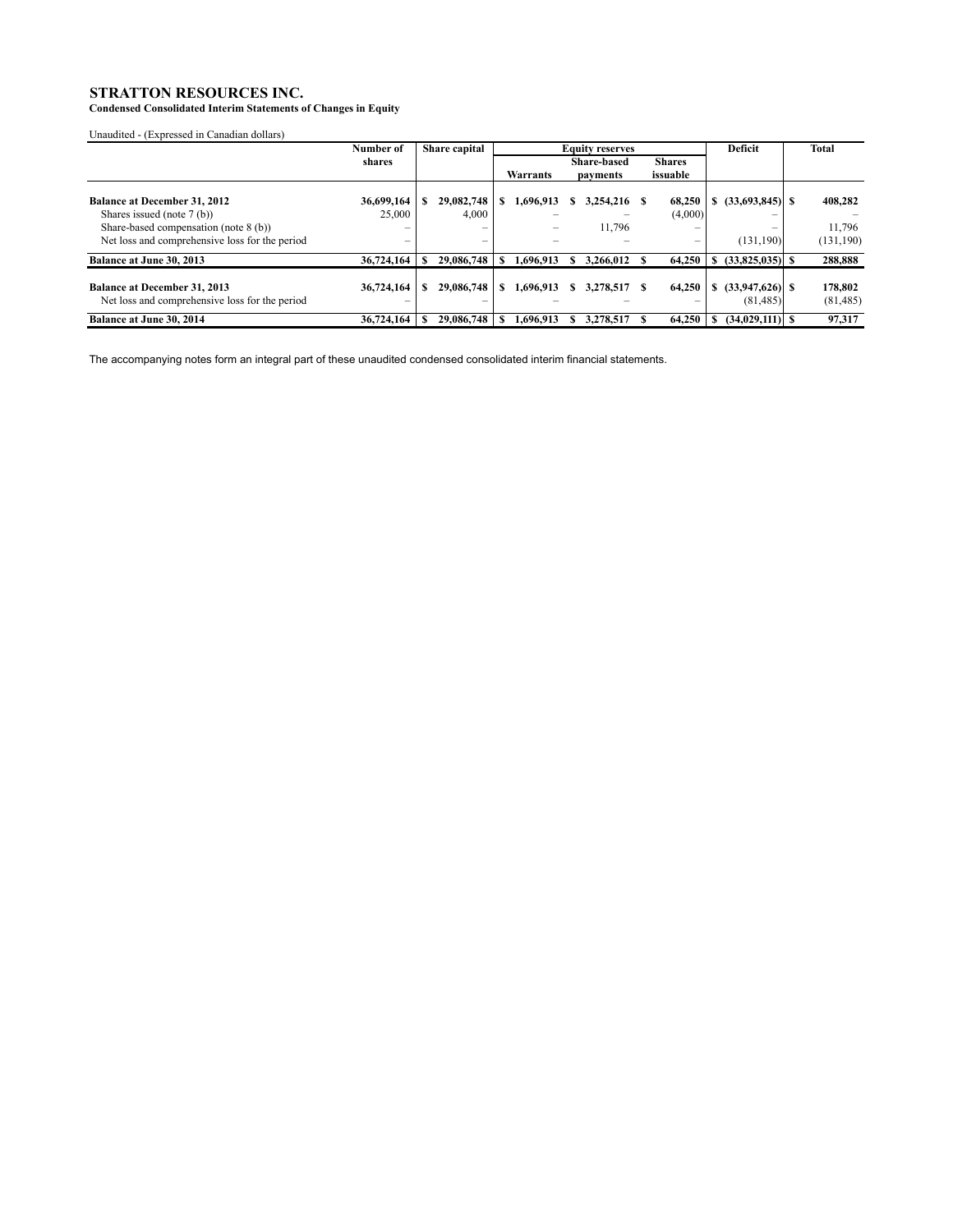**Condensed Consolidated Interim Statements of Cash Flows**

Unaudited - (Expressed in Canadian dollars)

|                                                      | Three months ended June 30, |    |            |              | Six months ended June 30, |              |            |  |
|------------------------------------------------------|-----------------------------|----|------------|--------------|---------------------------|--------------|------------|--|
|                                                      | 2014                        |    | 2013       |              | 2014                      |              | 2013       |  |
| Cash (used in) provided by:                          |                             |    |            |              |                           |              |            |  |
| <b>Operating activities:</b>                         |                             |    |            |              |                           |              |            |  |
| \$<br>Net loss and comprehensive loss for the period | (51,985)                    | \$ | (54,808)   | \$           | (81, 485)                 | \$           | (131, 190) |  |
| Items not involving cash:                            |                             |    |            |              |                           |              |            |  |
| Share-based compensation (note $8$ (a))              |                             |    | 3,464      |              |                           |              | 11,796     |  |
| Unrealized foreign exchange                          | 28                          |    | 439        |              | 607                       |              | 448        |  |
| Interest income                                      |                             |    | (7,627)    |              | (1, 132)                  |              | (8,572)    |  |
| Deferred income tax recovery                         |                             |    | (1,377)    |              |                           |              | (1,377)    |  |
| Changes in non-cash working capital:                 |                             |    |            |              |                           |              |            |  |
| Amounts receivable                                   | (20)                        |    | 29,253     |              | 138,088                   |              | 121,523    |  |
| Prepaid expenses and deposits                        | 3,175                       |    | 6,118      |              | 1,172                     |              | 7,668      |  |
| Accounts payable and accrued liabilities             | (15, 195)                   |    | (685, 816) |              | (22, 775)                 |              | (652, 101) |  |
| Cash (used in) provided by operating activities      | (63,997)                    |    | (710, 354) |              | 34,475                    |              | (651,805)  |  |
| <b>Investing activities:</b>                         |                             |    |            |              |                           |              |            |  |
| Exploration and evaluation assets                    | (1,000)                     |    |            |              | (1,000)                   |              | (155, 471) |  |
| Purchase of equipment                                |                             |    | (80,000)   |              |                           |              |            |  |
| Proceeds from sale of assets held for sale           |                             |    | 2,500      |              |                           |              | 2,500      |  |
| Interest income                                      |                             |    | 7,627      |              | 1.132                     |              | 8,572      |  |
| Cash (used in) provided by investing activities      | (1.000)                     |    | (69, 873)  |              | 132                       |              | (144, 399) |  |
| <b>Financing activities:</b>                         |                             |    |            |              |                           |              |            |  |
| Note payable (note 9)                                | $\overline{\phantom{m}}$    |    | 609,388    |              | -                         |              | 609,388    |  |
| Cash provided by financing activities                | $\overline{\phantom{0}}$    |    | 609,388    |              | $\overline{\phantom{0}}$  |              | 609,388    |  |
| Effect of foreign exchange rate changes on cash      | (28)                        |    | (439)      |              | (607)                     |              | (448)      |  |
| (Decrease) increase in cash                          | (65, 025)                   |    | (171, 278) |              | 34,000                    |              | (187, 264) |  |
| Cash, beginning of the period                        | 396,291                     |    | 354,837    |              | 297,266                   |              | 370,823    |  |
| $\mathbf S$<br>Cash, end of period                   | 331,266                     | S  | 183,559    | $\mathbf{s}$ | 331,266                   | $\mathbf{s}$ | 183,559    |  |

Supplemental cash flow information (note 11)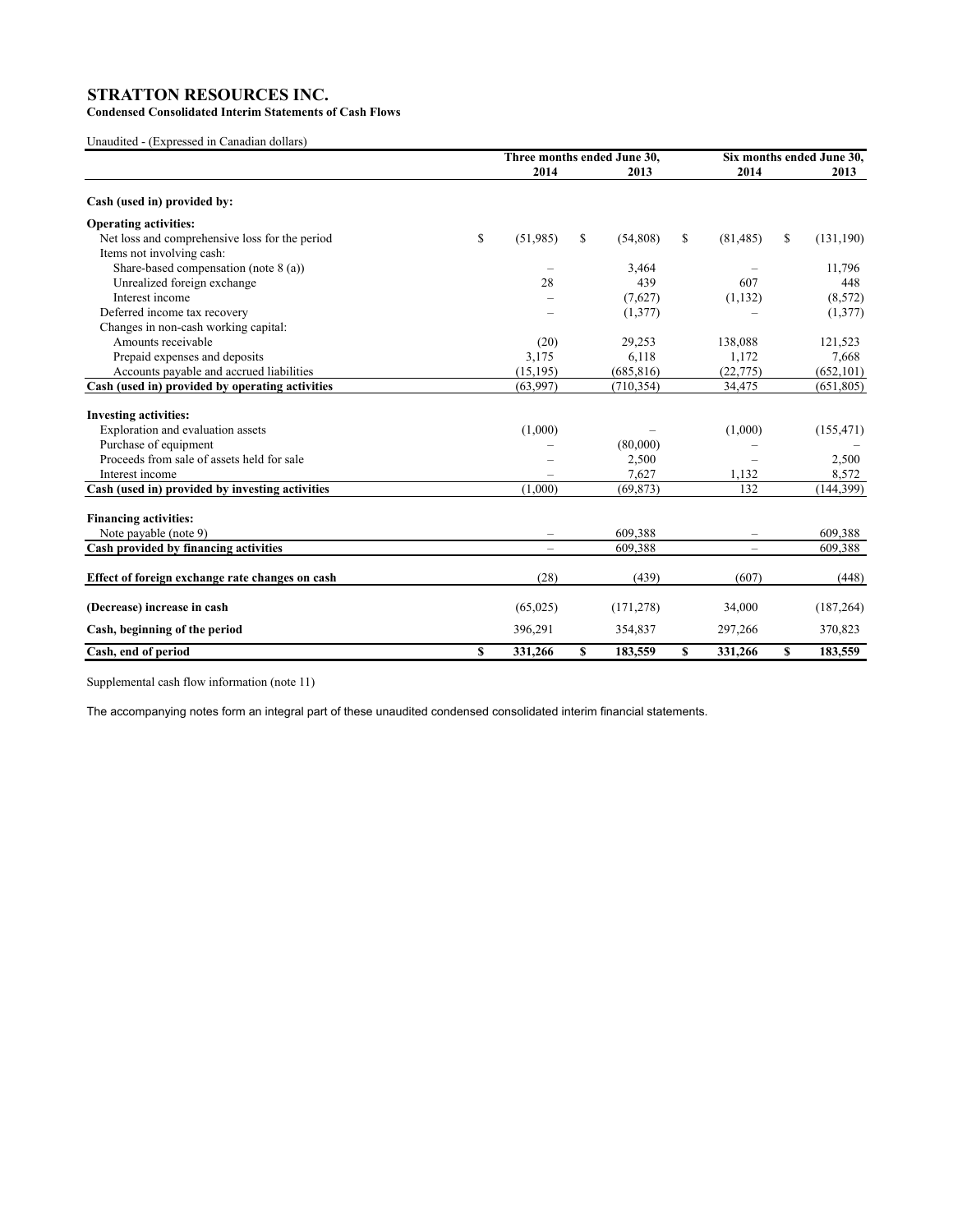Notes to Condensed Consolidated Interim Financial Statements Unaudited – (*Expressed in Canadian Dollars, unless otherwise stated)*

Three and Six months ended June 30, 2014 and 2013

#### **1. Corporate information**

Stratton Resources Inc. ("the Company") is incorporated under the Business Corporations Act (British Columbia) and is listed on the TSX Venture Exchange ("the Exchange") as a Tier 2 mining issuer, and its shares trade under the symbol SI.V.

The Company and its subsidiaries are principally engaged in the acquisition, exploration, and development of mineral property interests in North America. The Company has not yet determined whether its mineral property interests contain economically recoverable mineral reserves. The Company's continuing operations and the underlying value and recoverability of the amounts shown for mineral property interests are entirely dependent upon the existence of economically recoverable mineral reserves, the ability of the Company to obtain the necessary financing to complete the exploration and development of its mineral property interests, obtaining the necessary mining permits, and on future profitable production or the proceeds from the disposition of the exploration and evaluation assets.

The head office and principal address of the Company is located at 1199 Hastings Street, Suite 600, Vancouver, British Columbia, V6E 3T5. Canada.

#### **2. Basis of preparation**

(a) Statement of compliance

These condensed consolidated interim financial statements have been prepared in accordance with International Accounting Standard ("IAS") 34, "Interim Financial Reporting" using accounting policies consistent with International Financial Reporting Standards ("IFRS") as issued by the International Accounting Standards Board ("IASB") and interpretations issued by the International Financial Reporting Interpretations Committee ("IFRIC"). The accounting policies followed in these condensed consolidated interim financial statements are the same as those applied in the Company's most recent audited consolidated financial statements for the year ended December 31, 2013, except for new accounting standards adopted commencing January 1, 2014 as described in note 2(f). These condensed consolidated interim financial statements should be read in conjunction with the Company's audited consolidated financial statements for the year ended December 31, 2013

These condensed consolidated interim financial statements were authorized for issue and approved by the Board of Directors of the Company on August 29, 2014.

#### (b) Basis of consolidation

These condensed consolidated interim financial statements incorporate the financial statements of the Company and entities controlled by the Company (its subsidiaries). Control exists when the Company has power over an investee, exposure or rights, to variable returns from its involvement with the investee and the ability to use its power over the investee to affect the amount of the Company's returns.

These condensed consolidated interim financial statements include the interim financial statements of the Company and its wholly-owned subsidiaries as follows:

| Subsidiary                                   | Jurisdiction | Ownership |
|----------------------------------------------|--------------|-----------|
| Stratton Resources (Canada) Inc.             | Canada       | 100%      |
| Stratton Resources Holdings Corp. (inactive) | Canada       | 100%      |

All material intercompany balances and transactions have been eliminated and where necessary, adjustments are made to the financial statements of subsidiaries to bring their accounting policies in line with those used by other entities in the Company.

### (c) Critical estimates and judgement

The preparation of consolidated interim financial statements in conformity with IFRS requires the Company's management to make estimates and assumptions about future events that affect the amounts reported in the condensed consolidated interim financial statements and related notes. Actual results may differ from those estimates. Information about areas of judgment and key sources of uncertainty and estimation is contained in the accounting policies and the notes to the Company's audited consolidated financial statements for the year ended December 31, 2013.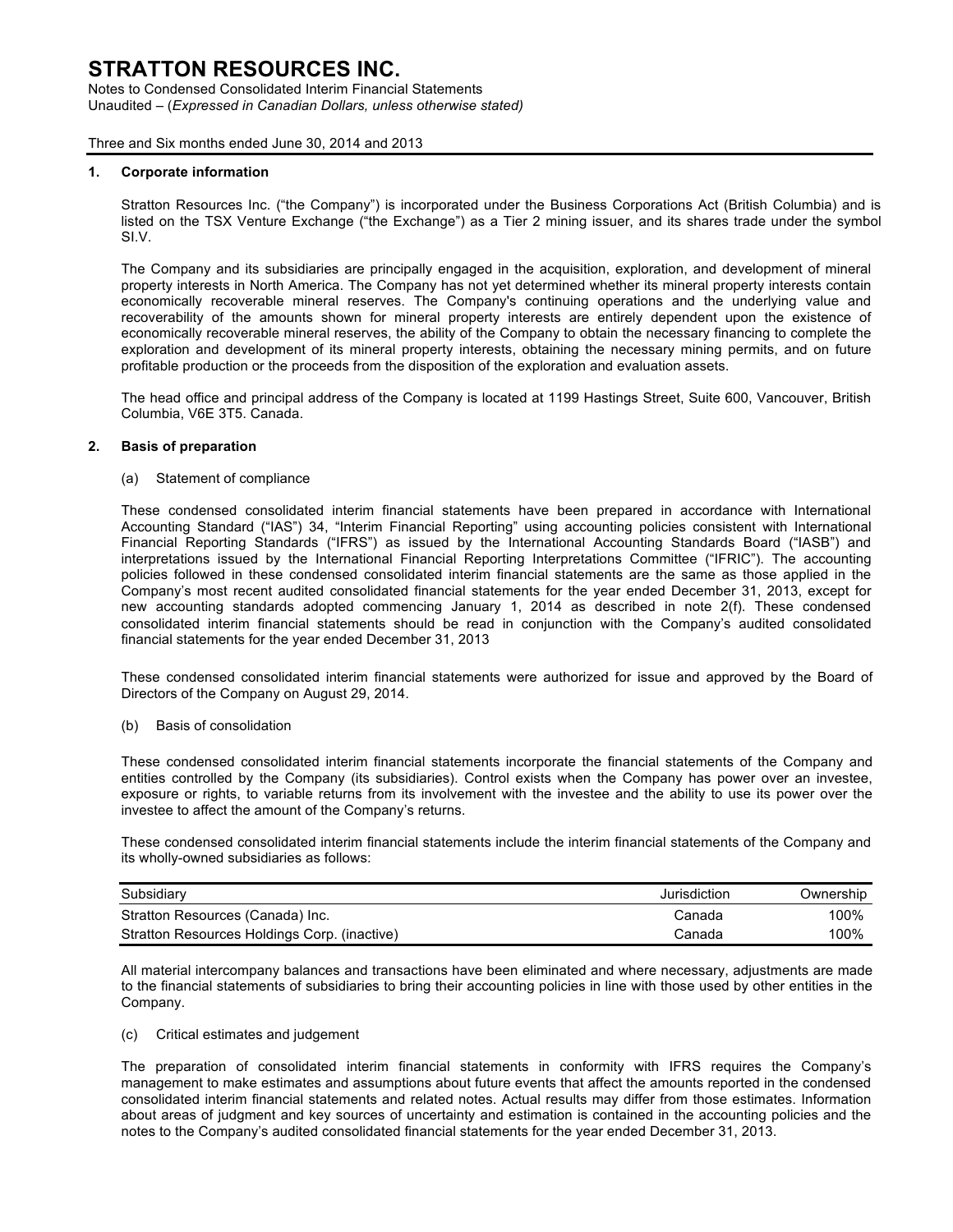Notes to Condensed Consolidated Interim Financial Statements Unaudited – (*Expressed in Canadian Dollars, unless otherwise stated)*

Three and Six months ended June 30, 2014 and 2013

#### **2. Basis of preparation (continued)**

(d) Foreign currency

The financial statements of the Company and each of its subsidiaries are prepared in its functional currency denominated based on the primary economic environment in which such entities operate. The functional and presentation currency of the Company and all of its subsidiaries is the Canadian dollar.

(e) Going concern of operations

These condensed consolidated interim financial statements have been prepared on the assumption that the Company will continue to realize its assets and meet its liabilities in the normal course of business as a 'going concern'. The Company has incurred losses since inception and has no source of operating revenue. As at June 30, 2014, the Company has a net working capital deficit of \$220,993, incurred a net loss and comprehensive loss of \$81,485 for the six months period ended June 30, 2014 and had an accumulated deficit of \$34,029,111 as at June 30, 2014.

The cash balance of \$331,266 at June 30, 2014 is sufficient to meet the cash requirements for the Company's administrative overhead and maintaining its mineral interests for at least the next twelve months as long as the note payable is not called. The Company's future exploration programs on its Lunar project (note 5) and acquiring interests in new exploration projects will be dependent on the Company's successful raising of additional funds through the issuance of equity.

Management considers that the current economic environment is difficult and the outlook for junior exploration companies presents significant challenges in terms of raising funds through issuance of shares. The Company has been and remains dependent on its capacity to raise funds via equity issuances, under terms that are consistent with the best interests of shareholders, in order to finance its operations. The Company has been successful in raising equity financing in previous years, however, there can be no assurance the Company will continue to be. Management have instituted measures to preserve cash through significantly decreasing its corporate costs and exploration expenditures, and in addition, it has negotiated with related parties extended payment terms on outstanding payables. Management is also pursuing alternative sources of funding.

Management has concluded that the combination of these circumstances represent a material uncertainty that may cast significant doubt on the ability of the Company to continue as a going concern and, therefore, the Company may be unable to realize its assets and discharge its liabilities in the normal course of business. Nevertheless, Management has a reasonable expectation that the Company has adequate resources to continue its current operations for the foreseeable future.

These condensed consolidated interim financial statements contain no provisions for adjustments which may become necessary if the Company becomes unable to continue on a 'going concern' basis. Such adjustments could be material.

(f) Changes in accounting policies

New and revised accounting standards adopted by the Company

- I. IAS 32 Financial instruments, Presentation. IAS 32 was amended to clarify the requirements for offsetting financial assets and liabilities. The amendments clarify that the right of offset must be available on the current date and cannot be contingent on a future date. The adoption of this new standard, commencing January 1, 2014, did not have an impact on these condensed consolidated interim financial statements.
- II. IAS 36 Impairment of Assets. IFRS 36 was amended by *recoverable amount disclosures for non-financial assets.* The amendments apply retrospectively for annual periods beginning on or after 1 January 2014. The adoption of this new standard, commencing January 1, 2014, did not have an impact on these condensed consolidated interim financial statements.
- III. IFRIC 21 Levies. IFRIC 21 clarifies and provides guidance on when to recognize the obligating event that gives rise to a liability to pay a levy is the activity described in the relevant legislation that triggers the payment of the levy. IFRIC 21 is effective for annual periods commencing on or after January 1, 2014. The change in accounting standard does not have a significant impact on the Company's condensed consolidated interim financial statements.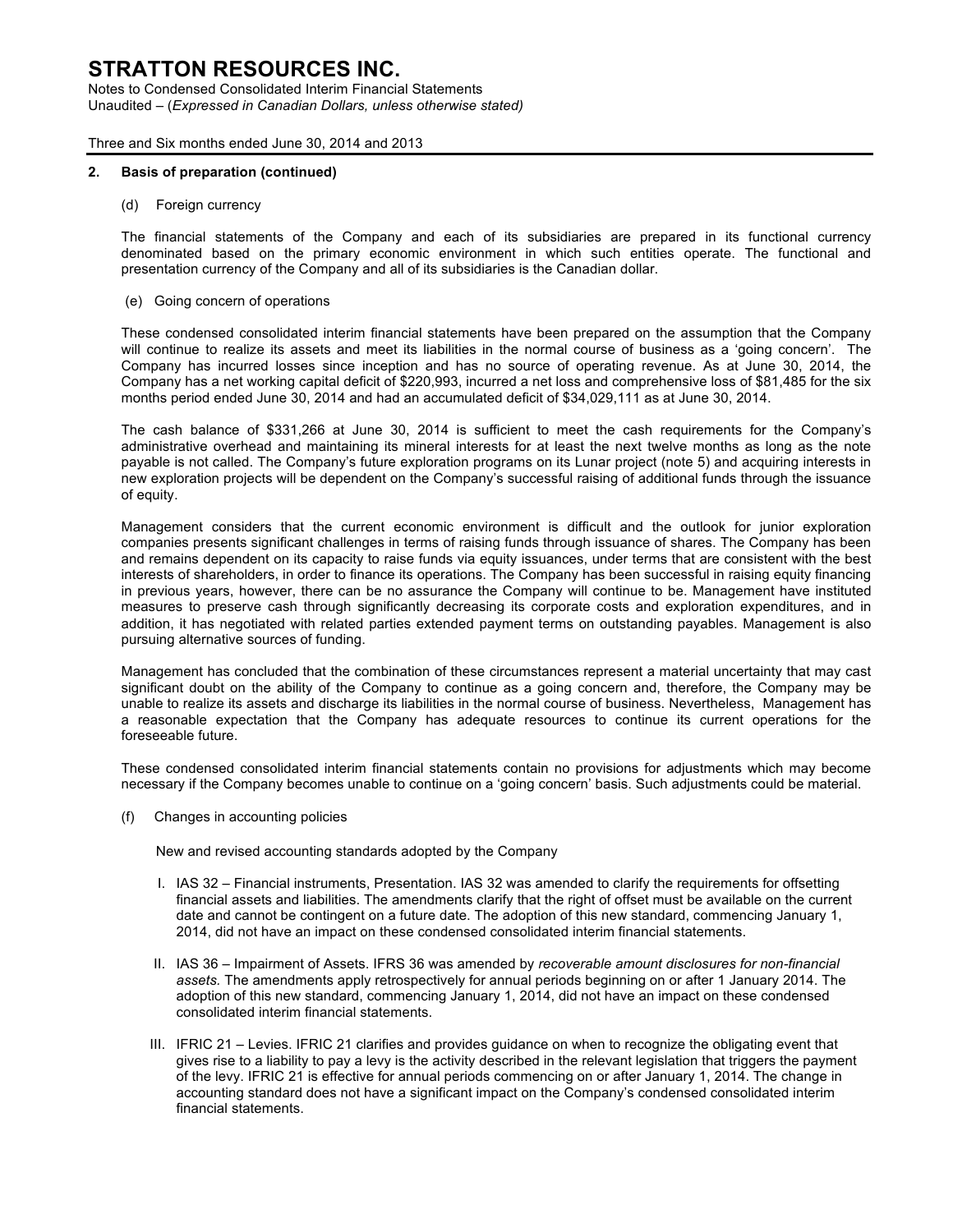Notes to Condensed Consolidated Interim Financial Statements Unaudited – (*Expressed in Canadian Dollars, unless otherwise stated)*

Three and Six months ended June 30, 2014 and 2013

#### **2. Basis of preparation (continued)**

(f) Changes in accounting policies (continued)

Changes to accounting standards not yet effective

IV. IFRS 9 – Financial Instruments: Classification and Measurement. IFRS 9 introduces new requirements for the classification and measurement of financial instruments and is effective for annual periods beginning on or after January 1, 2018, with early adoption permitted. The Company is currently evaluating the impact on its consolidated financial statements.

#### **3. Amounts receivable**

|                                     | <b>June 30,</b> | December 31, |
|-------------------------------------|-----------------|--------------|
|                                     | 2014            | 2013         |
| British Columbia mining exploration |                 |              |
| tax credit ("BCMETC")               | \$19,116        | \$157,224    |
| Other receivables                   | 1.609           | 1,589        |
|                                     | \$20,725        | \$158,813    |

#### **4. Reclamation bond**

A non-interest-bearing reclamation bond of \$50,000 (December 31, 2013 – \$50,000) has been posted for Mac property, as security for reclamation costs and is refundable upon completion of the exploration and reclamation programs on the property.

The Company has substantially reclaimed the disturbed work areas of the Mac property. During 2013, inspectors from the Ministry of Energy and Mines completed an initial inspection and have requested minor additional work. The Company expects to complete this additional work and receive its bond back in full during the current year.

#### **5. Evaluation and exploration assets**

#### Lunar – Molybdenum Prospect

On August 17, 2011, the Company entered into an agreement with Homegold Resources Ltd ("Homegold"), a British Columbia company, to acquire 30 claims (12,509 hectares) known as the Lunar property ("Lunar"), in British Columbia for \$70,000 and a number of contingently issuable shares as described below. The \$70,000 was paid to Homegold against transfer of the claims to the Company. Subsequent to that, the Company staked additional 9 claims adjacent to Lunar.

Under the terms of the agreement, in the event the Company spends \$2,000,000 on exploring the Lunar claims, it will issue 50,000 common shares to Homegold and 50,000 to Xstract Resources Inc. ("Xstract"), a British Columbia company, as consideration for Xtracts's previous legal rights to the Lunar property. If the Company spends an additional \$3,000,000 it will issue an additional 150,000 shares to Xstract and upon spending a further \$5,000,000 (\$10,000,000 total), the Company will issue Xstract a further 250,000 shares. In the event of a commercial production decision another \$500,000 will be paid to Homegold and after 6 years a minimum \$72,000 per year will have to be paid in advance royalties to Homegold. Homegold has reserved a 2% net smelter returns royalty ("NSR") on the property.

The Company capitalized the following costs as exploration and evaluation assets.

| Lunar Molybdenum Prospect              | <b>June 30,</b><br>2014 | December 31,<br>2013 |
|----------------------------------------|-------------------------|----------------------|
| Balance at the beginning of the period | \$ 317,310              | \$256,427            |
| Deferred exploration costs:            |                         |                      |
| Permitting fees                        | 1,000                   |                      |
| Geological and geophysical fees        |                         | 80,000               |
| Mining exploration tax credit          |                         | (19, 117)            |
| Balance at the end of the period       | \$ 318,310              | \$317,310            |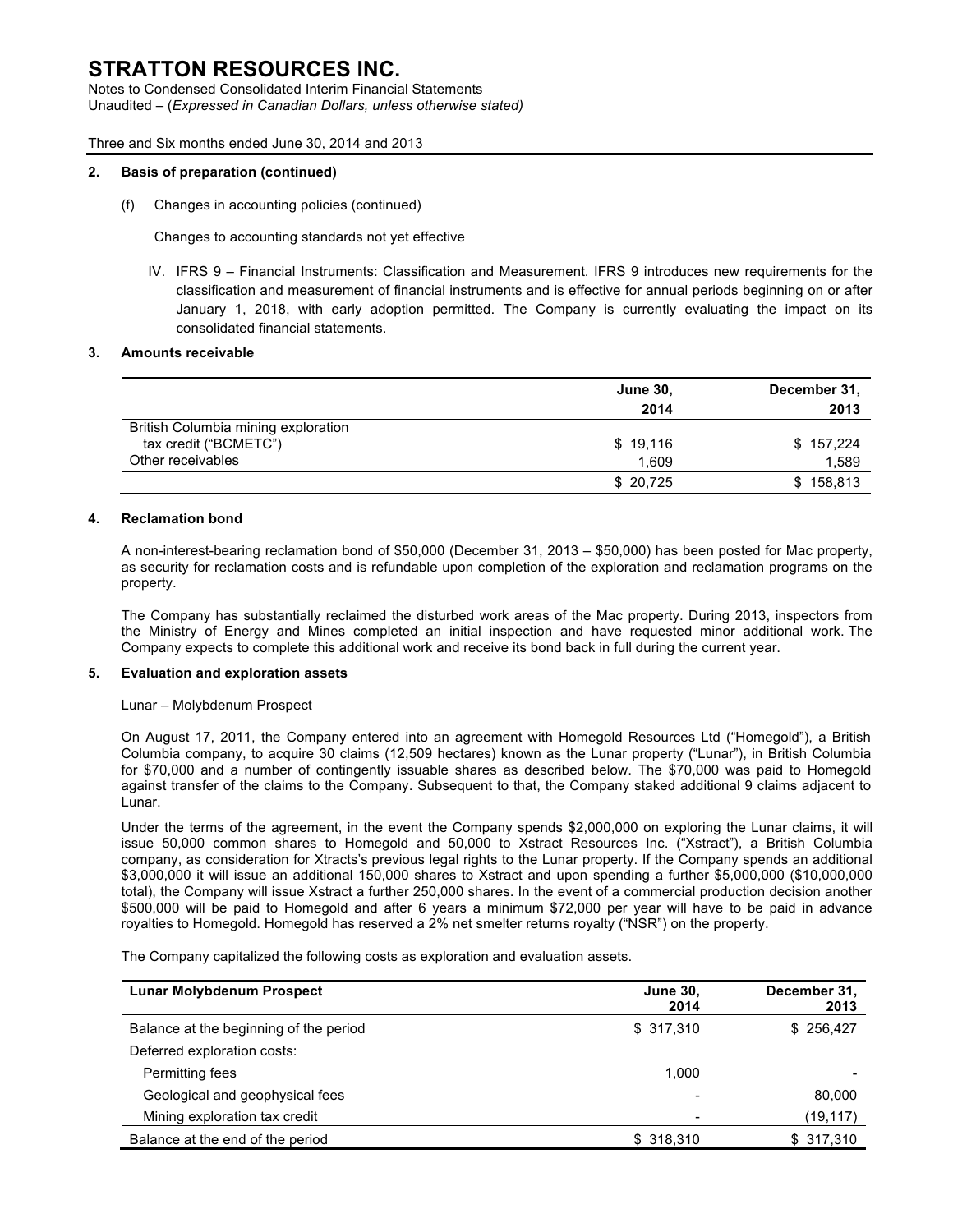Notes to Condensed Consolidated Interim Financial Statements Unaudited – (*Expressed in Canadian Dollars, unless otherwise stated)*

Three and Six months ended June 30, 2014 and 2013

#### **5. Evaluation and exploration assets (continued)**

Title to mineral properties involves certain inherent risks due to the difficulties of determining the validity of certain mineral titles as well as the potential for problems arising from the frequently ambiguous conveyancing history characteristic of many mineral properties. The Company has investigated title to its mineral properties and, to the best of its knowledge, title to it is in good standing.

### **6. Asset retirement obligation**

The asset retirement provision relates to disturbance caused to the Mac mineral claims during the Company's exploration activities on the project.

The Company substantially completed the reclamation of the disturbed areas to the Mac mineral claims in 2013 and management expects to close its mine permit during the current year.

### **7. Share capital**

- (a) Authorized share capital consists of unlimited number of common shares without par value
- (b) Common shares issuance
	- I. Period ended June 30, 2014

During the six months ended June 30, 2014, the Company did not issue any additional common shares.

II. Year ended December 31, 2013

On January 7, 2013, the Company issued 25,000 shares pursuant to Natlan option agreement. The fair value of the shares were estimated to be \$4,000 or \$0.16 per share which was the closing market price of the Company's shares at December 31, 2012 when the shares became issuable. On issuance of the shares the Company recorded a corresponding debit to equity reserves – shares issuable and transferred the amount to share capital.

(c) Escrow shares

As at June 30, 2014, a total of 1,653,724 (December 31, 2013 – 3,307,472) common shares included in share capital are held in escrow. The shares subject to escrow are being released in six equal tranches of 15% every six months until September 13, 2014.

### **8. Equity reserves**

(a) Share-based payments

The Company maintains a Rolling Share-based Option Plan providing for the issuance of stock options up to 10% of the Company's issued and outstanding common shares. The Company may grant from time to time stock options to its directors, officers, employees and other service providers. The stock options vest 25% on the date of the grant and 12½% every three months thereafter for a total vesting period of 18 months.

As at June 30, 2014 and December 31, 2013, the Company has no stock options outstanding or exercisable. Effective June 6, 2013, the Company's employees and consultants voluntarily forfeited all outstanding stock options.

The Company uses the fair value method of accounting for all share-based payments to directors, officers, employees and others providing similar services. During the three and six months ended June 30, 2014, an amount of \$nil and \$nil respectably (three and six months ended June 30, 2013 – \$3,464 and \$10,306 respectively) was expensed in the condensed consolidated interim statement of net loss and comprehensive loss; of which \$nil (June 30, 2013 – \$1,490) was expensed as non-capital exploration and evaluation expenditures.

The Company did not grant stock options during the three months ended June 30, 2014 and year ended December 31, 2013

(b) Share purchase warrants

As at June 30, 2014 and December 31, 2013, the Company has no purchase warrants outstanding or exercisable.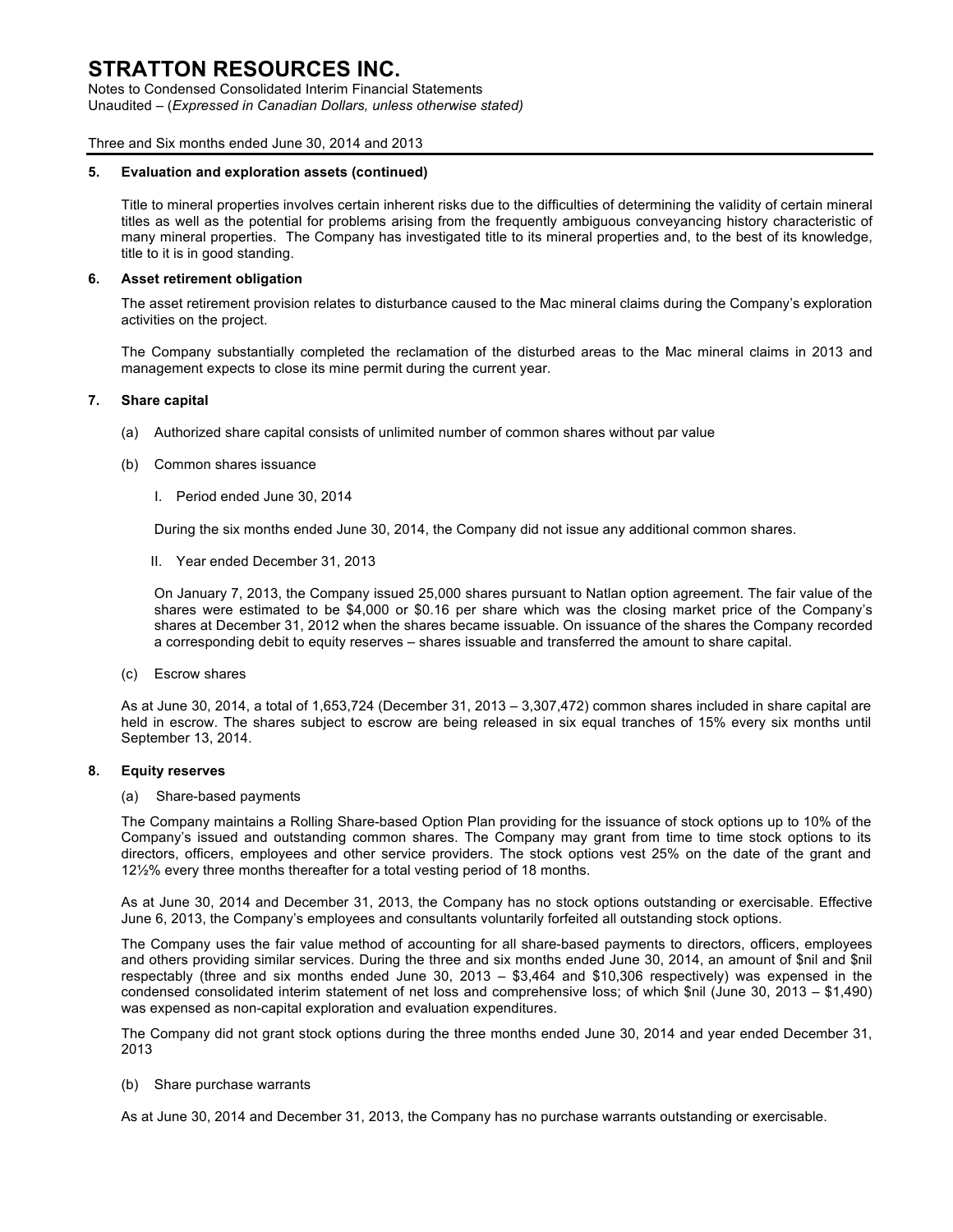Notes to Condensed Consolidated Interim Financial Statements Unaudited – (*Expressed in Canadian Dollars, unless otherwise stated)*

Three and Six months ended June 30, 2014 and 2013

#### **9. Related party transactions**

All transactions with related parties have occurred in the normal course of operations and are measured at their fair value as determined by management. All amounts are unsecured, non-interest bearing and have no specific terms of settlement, unless otherwise noted.

|                                  | Three months  | Three months  | <b>Six months</b>    | <b>Six months</b> |
|----------------------------------|---------------|---------------|----------------------|-------------------|
|                                  | ended         | ended         | ended                | ended             |
|                                  | June 30, 2014 | June 30, 2013 | <b>June 30, 2014</b> | June 30, 2013     |
| Universal Mineral Services Ltd.* | \$22.401      | \$36.218      | \$42.489             | \$83,377          |

\* Universal Mineral Services Ltd. ("UMS") is a private company with directors and officers in common that, pursuant to an agreement dated March 30, 2012, provides geological, corporate development, administrative and management services to the Company on a cost recovery basis. The Company also holds a 25% non-voting equity interest in UMS, which is carried at cost. As at June 30, 2014 the outstanding payable balance was \$9,508 (December 31, 2013 - \$7,258) and prepaid expenses and deposits balance was \$6,000 (December 31, 2013 - \$6,000).

Effective June 30, 2013, UMS agreed to settle historic payable balances totaling \$609,388 with a note payable for an equivalent value. The note payable bears no interest and with a maturity of December 31, 2014 and is extendable for an additional twelve months at the mutual agreement. The note payable is due on demand.

During the period, compensation to key management personnel was as follows:

|                          | Three months<br>ended<br>June 30, 2014 | Three months<br>ended<br>June 30, 2013 | <b>Six months</b><br>ended<br>June 30, 2014 | <b>Six months</b><br>ended<br>June 30, 2013 |
|--------------------------|----------------------------------------|----------------------------------------|---------------------------------------------|---------------------------------------------|
| Short-term benefits**    | \$5.730                                | \$ 8.691                               | \$11.460                                    | \$40.565                                    |
| Share-based compensation | $\overline{\phantom{0}}$               | $\overline{\phantom{0}}$               | $\sim$                                      | 8.063                                       |

\*\* A total of \$5,730 and \$11,460 for the three and six months ended June 30, 2014 is included in related party transactions with UMS (three and six months ended June 30, 2013 - \$8,691 and \$31,874 respectably).

### **10. Financial instruments**

The Company's risk exposures and the impact on the Company's financial instruments are summarized below:

(a) Credit risk

The Company is subject to credit risk on the cash, amounts receivable and reclamation bond balances. The Company limits exposure to credit risk on liquid financial assets through maintaining its cash balances in Canadian highly rated financial institutions and in government securities. The Company considers the risk of loss associated with cash to be low. The amounts receivable and reclamation bonds are held with government agencies and are not considered to represent a credit risk exposure to the Company.

(b) Liquidity risk

The Company manages liquidity risk by maintaining sufficient cash balances. Liquidity requirements are managed based on expected cash flow to ensure there is sufficient capital to meet short-term obligations. The Company estimates that is contractual obligations pertaining to accounts payable and accrued liabilities and asset retirement obligations will be satisfied within one year.

(c) Foreign currency risk

The Company is exposed to currency risk to the extent expenditures incurred or funds received and balances maintained by the Company are denominated in currencies other than the Canadian dollar. The Company does not use any hedges or other derivatives to mitigate the risk against foreign exchange fluctuations.

The Company did not have any significant foreign currency risk exposure as at June 30, 2014 and December 31, 2013.

(d) Market risk